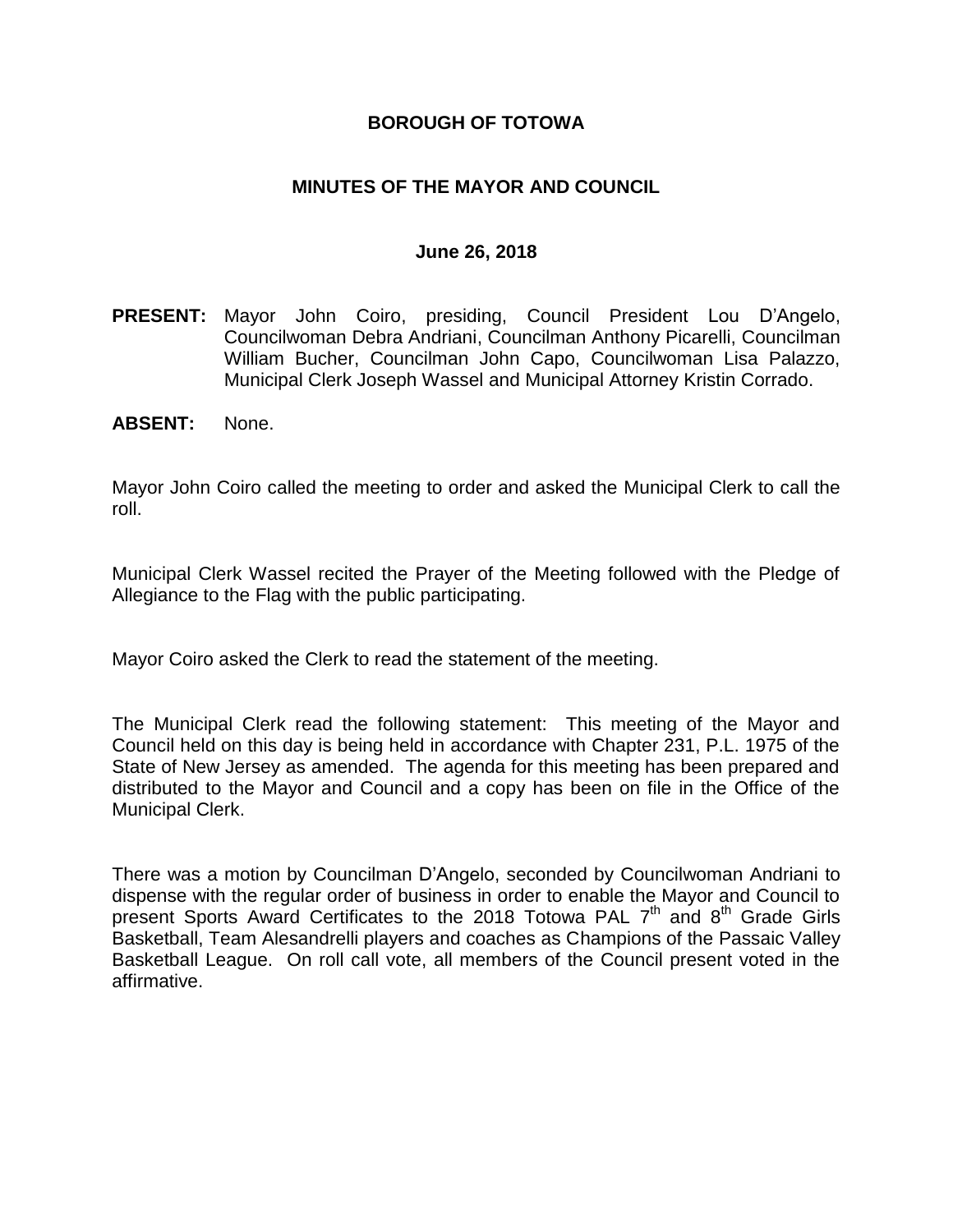Mayor Coiro went to the front of the dais and announced that it is always one of our favorite times when we can honor and celebrate one of our Totowa teams when they defeat another town's team. Said that we would like to recognize and acknowledge our youth for representing Totowa so well. Then congratulated them, said you did a great job and we are proud of you.

Mayor Coiro started by calling up Head Coach Chad Alesandrelli and Assistant Coach Daniella Sole. Coach Alesandrelli: Gave a synopsis of the season, said they finished with a 9-1 record and that they played the championship game against Little Falls at Passaic Valley and it was a great season.

Mayor Coiro then continued by calling up each player and presenting them with a Sports Award Certificate. Mayor Coiro announced that we would take a short recess. Pictures were taken.

There was a motion by Councilman D'Angelo, seconded by Councilwoman Andriani to revert to the regular order of business. On roll call vote, all members of the Council present voted in the affirmative.

Mayor Coiro asked if any members of the Council, the Municipal Clerk or the Municipal Attorney wished to address the Council.

Councilwoman Andriani: Announced that we are having our first concert tomorrow night at 7:00 p.m. featuring The Jersey Sound.

CITIZENS HEARD:

Mike Mahometa, 269 Lincoln Avenue: 1) Commented that the road paving has turned out very nice; 2) Asked to have the berm extended at the PAL behind his house and add maybe 8 – 10 pines and a couple pin oaks.

There was a motion by Councilwoman Andriani, seconded by Councilman Picarelli to approve the Minutes of the Mayor and Council for the meeting of June 12, 2018. On roll call vote, all members of the Council present voted in the affirmative. Councilman Bucher abstained from the voting.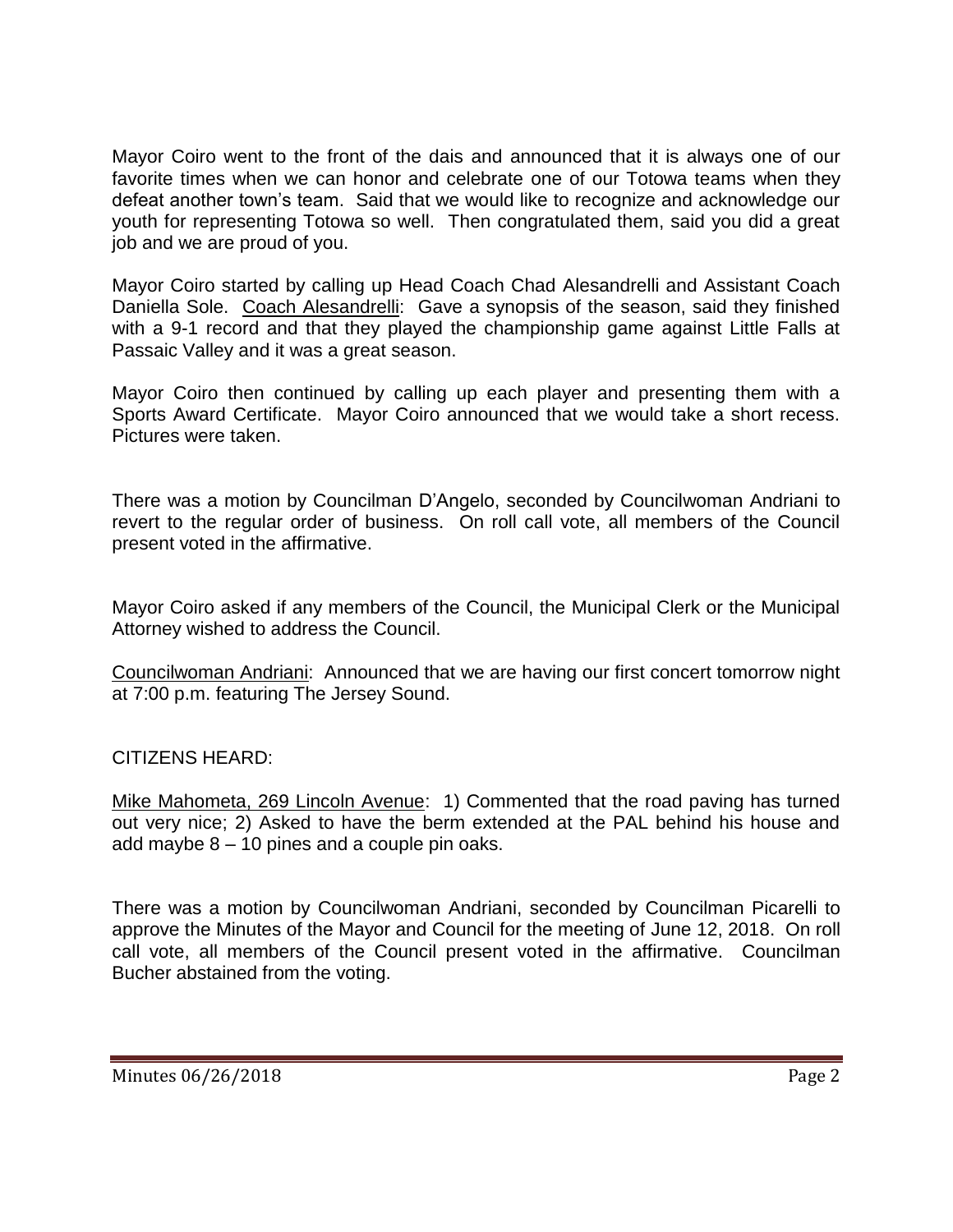COMMITTEE ON FINANCE:

There was a motion by Councilman Picarelli, seconded by Councilman D'Angelo to approve Resolution No. 2018-14 for the payment of bills. On roll call vote, all members of the Council present voted in the affirmative.

There was a motion by Councilman Picarelli, seconded by Councilman D'Angelo to adopt the following resolution to effectuate the redemption of Tax Sale Certificate #13- 00003 for 8 Columbus Avenue, Block 75, Lot 27. On roll call vote, all members of the Council present voted in the affirmative.

# **RESOLUTION**

Certificate of Sale Number #13-00003 Block 75, Lot 27 Property: 8 Columbus Ave, Totowa, New Jersey Owner: Marjan Kasapinov

WHEREAS, at the Municipal Tax Sale on October 24, 2013, a lien was sold on Block 75, Lot 27; and

WHEREAS, this lien known as Tax Sale Certificate Number #13-00003 was sold to MTAG as CST for Ebury Fund 2 NJ LLC for a 0 % redemption fee and a premium of \$7,100.00; and

WHEREAS, Marjan Kasapinov owner of the property has effected redemption of Certificate Number #13-00003 in the amount of \$ 45,223.66, as of 6/26/18.

NOW, THEREFORE, BE IT RESOLVED, that the Mayor and Council authorize the Treasurer to issue a check in the amount of \$ 45,223.66 payable to MTAG as CST for Ebury Fund 2 NJ LLC for the redemption of Tax Sale Certificate Number #13-00003.

BE IT FURTHER RESOLVED, that the Mayor and Council authorize the Treasurer to issue a check in the amount of \$ \$7,100.00 (premium) to the aforementioned Lien Holder.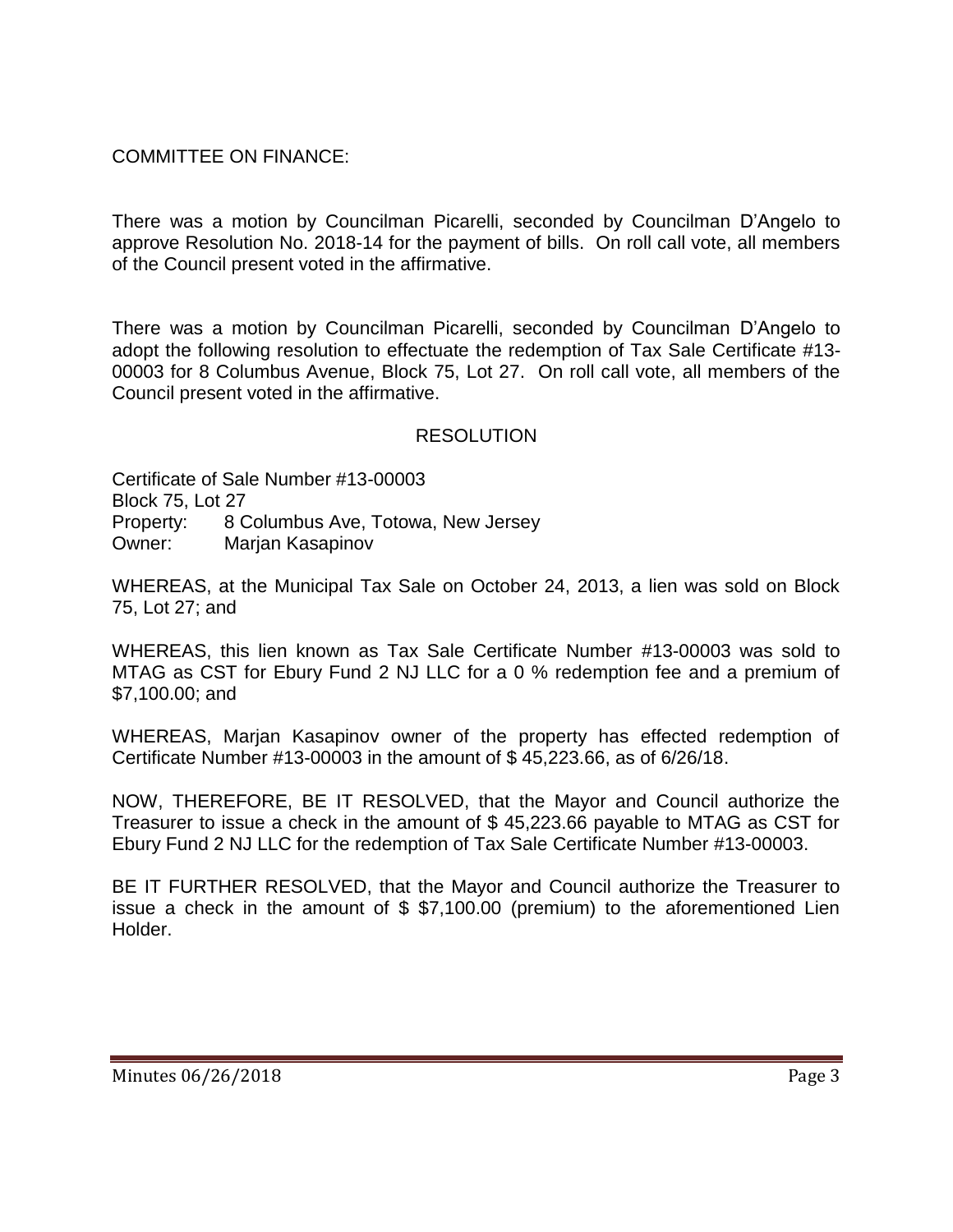There was a motion by Councilman Picarelli, seconded by Councilman D'Angelo to adopt the following Resolution Authorizing Settlement Of The 2015, 2016, 2017 And 2018 Tax Appeals Entitled IDP Totowa CC LLC V. Borough Of Totowa. On roll call vote, all members of the Council present voted in the affirmative.

# RESOLUTION NO. 73-2018

#### RESOLUTION AUTHORIZING SETTLEMENT OF THE 2015, 2016, 2017 AND 2018 TAX APPEALS ENTITLED IDP TOTOWA CC LLC. V. BOROUGH OF TOTOWA

WHEREAS, there have been appeals of the real property tax assessments for the stated tax years; and

WHEREAS, each Block and Lot listed therein was assessed at the amount stated therein; and

WHEREAS, the proposed Stipulation of Settlement, a copy of which is incorporated herein as if set forth at length, has been reviewed and recommended by the Borough Tax Assessor and Borough Tax Expert; and

WHEREAS, the settlement of these matters on the attached list are in the best interest of the Borough of Totowa.

NOW, THEREFORE, BE IT RESOLVED, by the Mayor and Council of the Borough of Totowa, New Jersey, as follows:

- 1. The Borough's Tax Appeal Attorney, Raymond B. Reddin, Esq. is authorized to execute the Stipulation of Settlement on behalf of the Borough of Totowa with respect to the tax appeals on the attached list which are currently pending in the Tax Court of New Jersey.
- 2. All municipal officials are hereby authorized to take whatever action may be necessary to implement the terms of this Resolution and authorizes the Special Tax Counsel to enter into the Stipulation of Settlement as provided by Taxpayer.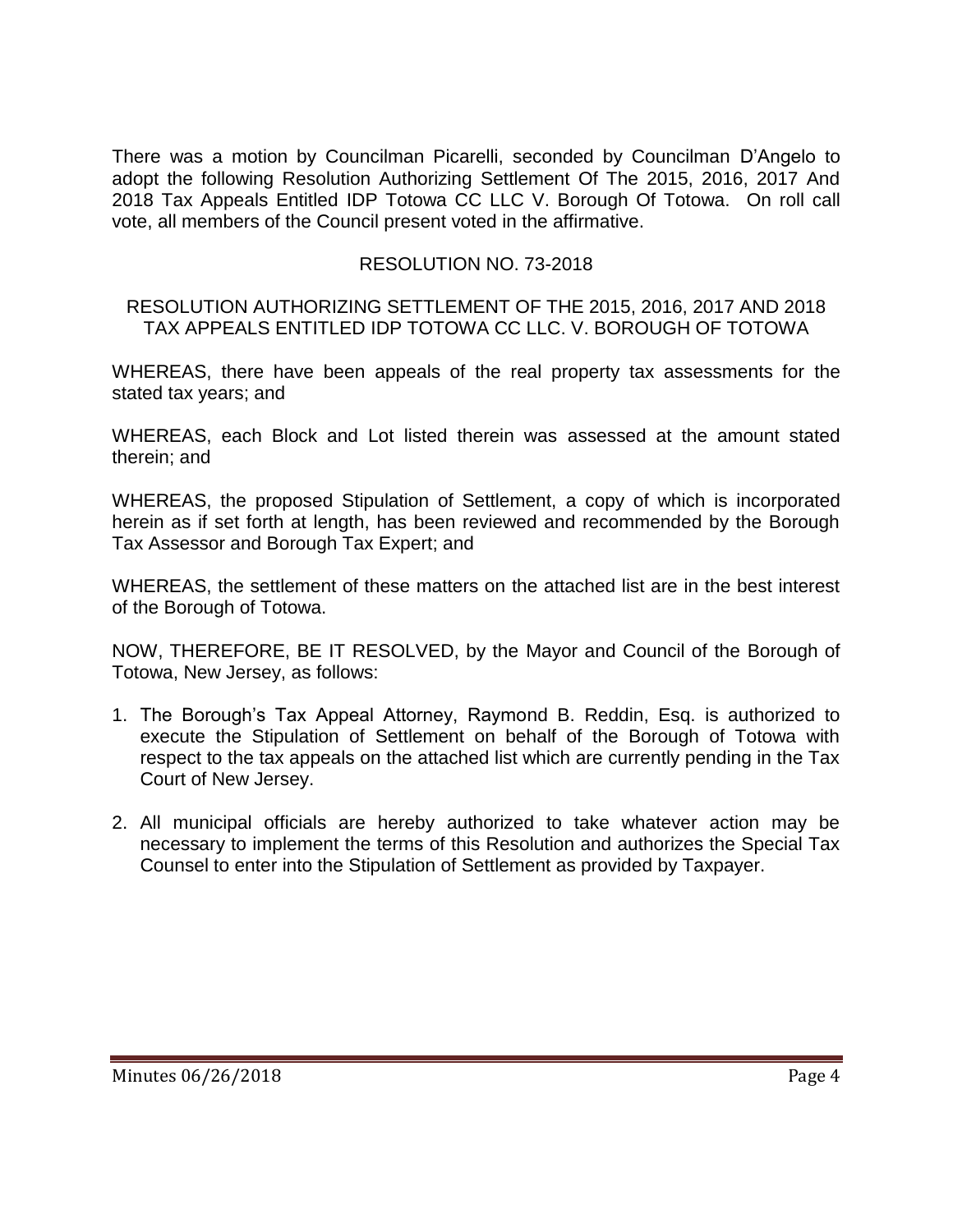# COMMITTEE ON PUBLIC SAFETY:

There was a motion by Councilman D'Angelo, seconded by Councilman Capo to adopt the following Resolution Authorizing The Borough Of Totowa Towing List For The 2018/2019 License Term. On roll call vote, all members of the Council present voted in the affirmative.

# RESOLUTION NO. 74-2018

## RESOLUTION AUTHORIZING THE BOROUGH OF TOTOWA TOWING LIST FOR 2018/2019 LICENSE TERM

WHEREAS, the Mayor and Council of the Borough of Totowa desire to establish a list of towing services to be used by the Borough of Totowa Police Department for the removal, towing and storing of motor vehicles and to set rates and charges for the same; and

WHEREAS, by Ordinance No. 5-2015 adopted February 24, 2015, the Mayor and Council of the Borough of Totowa established the minimum requirements for a towing contractor to provide services including the removal, impoundment and storage of vehicles; and

WHEREAS, a towing list shall be kept with the Borough of Totowa Police Chief; and

WHEREAS, all towing services placed on the towing list shall be available to respond to a call in accordance with a towing rotation schedule of on-call status established by the Borough of Totowa Police Chief; and

WHEREAS, when the need arises, the Borough of Totowa Police Department will call the towing service on the top of the list, which is on-call with the towing rotation schedule. The towing service called shall be placed on the bottom of the towing list and not called again until all other towing services have been called; and

WHEREAS, all towing services shall respond to a call in any part of the Borough within fifteen (15) minutes of a call. If a towing service does not respond within fifteen (15) minutes of a call, the towing service next on the list shall be called and entitled to provide services as needed; and

WHEREAS, all towing services shall be performed in a safe manner and shall be responsible for ensuring the proper and safe storage of all motor vehicles towed; and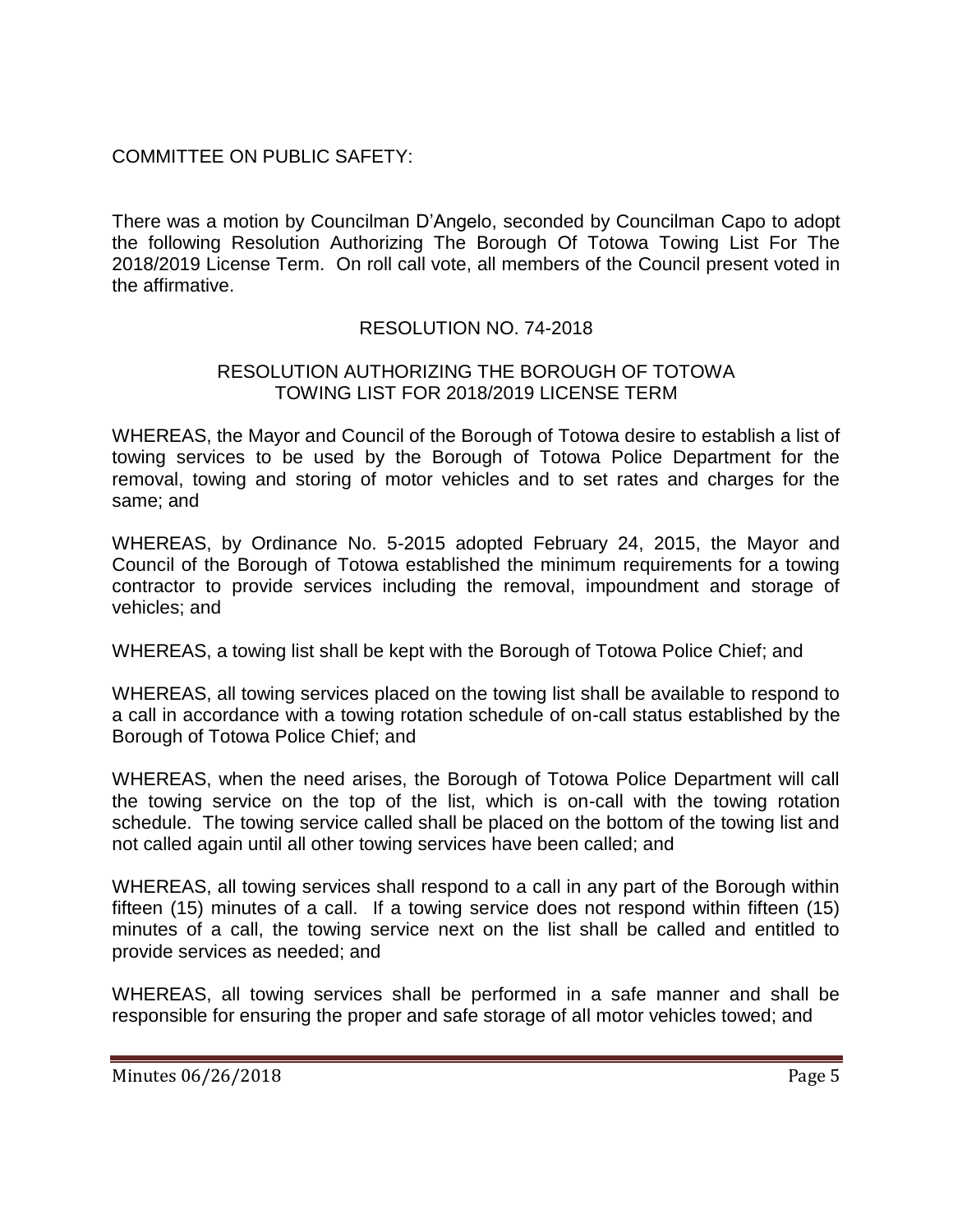WHEREAS, the Borough of Totowa Police Chief has recommended that the following towing services be placed on the towing list for the Borough of Totowa:

- 1. Frank Leah Towing Service, Inc. 6 Wilson Avenue Totowa, New Jersey 07512
- 2. Kelkate Enterprises, Inc. 210 21<sup>st</sup> Avenue Paterson, New Jersey 07501
- 3. Totowa Tire Service, Inc. 589 Union Boulevard Totowa, New Jersey 07512
- 4. North Jersey Towing & Recovery, Inc. 84 Union Boulevard Totowa, New Jersey 07512
- 5. J&M Towing 116 Dorsa Avenue Wayne, New Jersey 07424
- 6. Pohlman's Gulf LLC 160 Union Boulevard Totowa, New Jersey 07512
- 7. Camp's Auto and Truck Parts, Inc. 9 Whitmore Avenue Wayne, New Jersey 07470

WHEREAS, these towing services have the appropriate vehicles, related equipment and storage facilities and maintain the required licenses and insurance to perform these necessary services for the Borough of Totowa; and

WHEREAS, the towing list shall be in use for a period of one (1) year effective July 1<sup>st</sup> of each year and expire on June 30<sup>th</sup> of the following year.

NOW, THEREFORE, BE IT RESOLVED, that the Mayor and Council of the Borough of Totowa do hereby establish a towing list of the above companies to be used by the Borough of Totowa Police Department for the towing and storage of vehicles.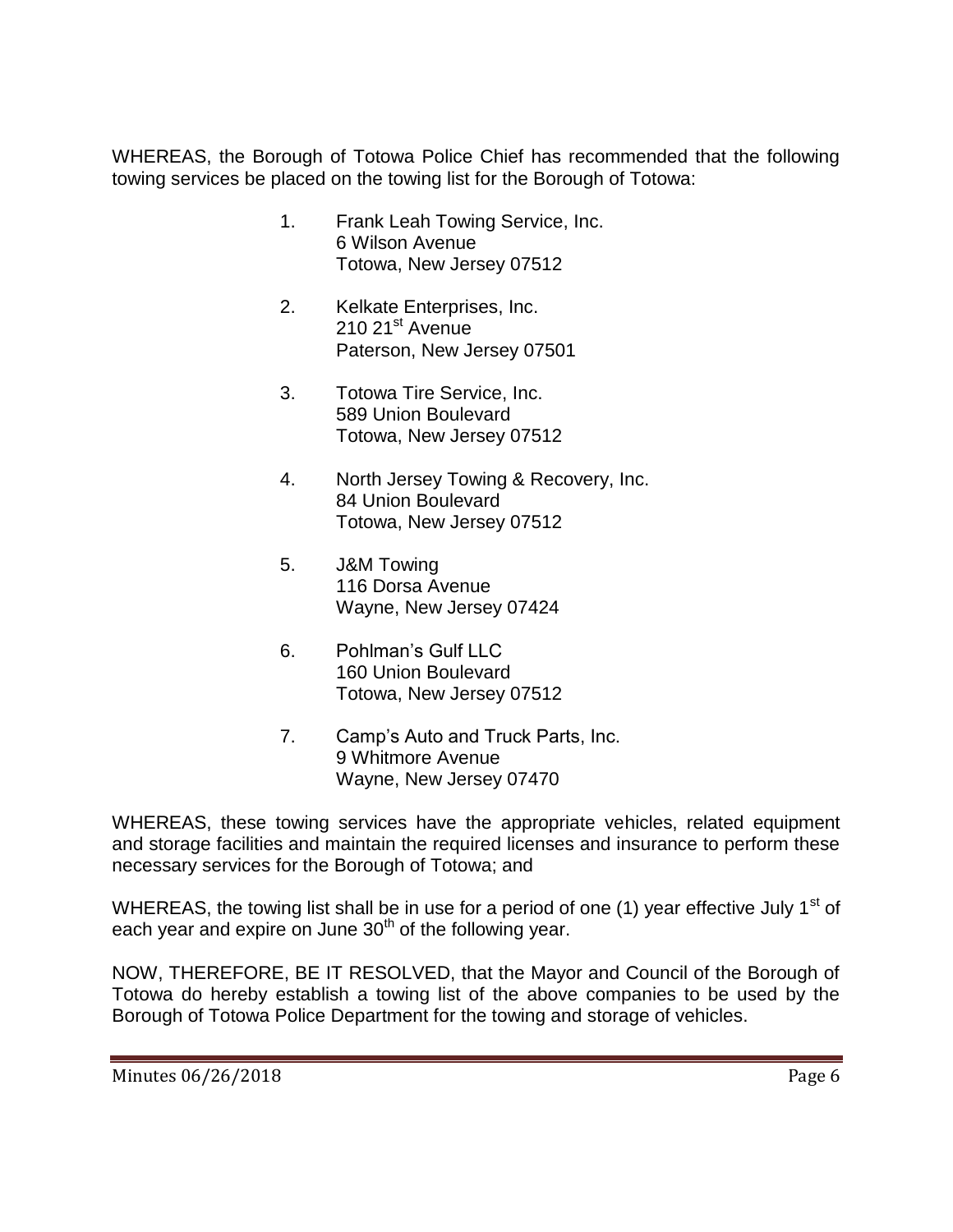There was a motion by Councilman D'Angelo, seconded by Councilman Capo to approve payment of the annual contribution for 2018 to the Borough Of Totowa First Aid Squad, Inc. in the amount of \$15,000.00. On roll call vote, all members of the Council present voted in the affirmative.

## COMMITTEE ON PUBLIC WORKS:

There was a motion by Councilman Bucher, seconded by Councilwoman Palazzo to approve Change Order No. 1 for a net increase of \$28,750.00 and Payment Estimate No. 1 in the amount of \$262,574.83 to Smith-Sondy Asphalt Construction Co., Inc. for the 2017 Road Program. On roll call vote, all members of the Council present voted in the affirmative.

There was a motion by Councilman Bucher, seconded by Councilwoman Palazzo to adopt the following Resolution Authorizing The Paving Of Dunkerly Street And Wentick Street. On roll call vote, all members of the Council present voted in the affirmative.

## RESOLUTION NO. 75-2018

## RESOLUTION AUTHORIZING THE PAVING OF DUNKERLY STREET AND WENTICK STREET

WHEREAS, the Department of Public Works Superintendent for the Borough of Totowa has recommended various improvements to streets throughout the municipality including Dunkerly Street and Wentick Street; and

WHEREAS, both of these streets were in need of repaving after the roadways were dug up by PSE&G as part of their recent gas-line upgrade project; and

WHEREAS, the Mayor and Council of the Borough of Totowa have determined that it is necessary to pave Dunkerly Street and Wentick Street for the safety and well being of the residents traveling on these roads; and

WHEREAS, Morris County Cooperative Pricing Council Contract No. 6 has been awarded to Tilcon New York, Inc., 9 Entin Road, Parsippany, New Jersey 07054 for road resurfacing; and

WHEREAS, pursuant to the applicable New Jersey State laws, this paving project may be authorized without public bidding.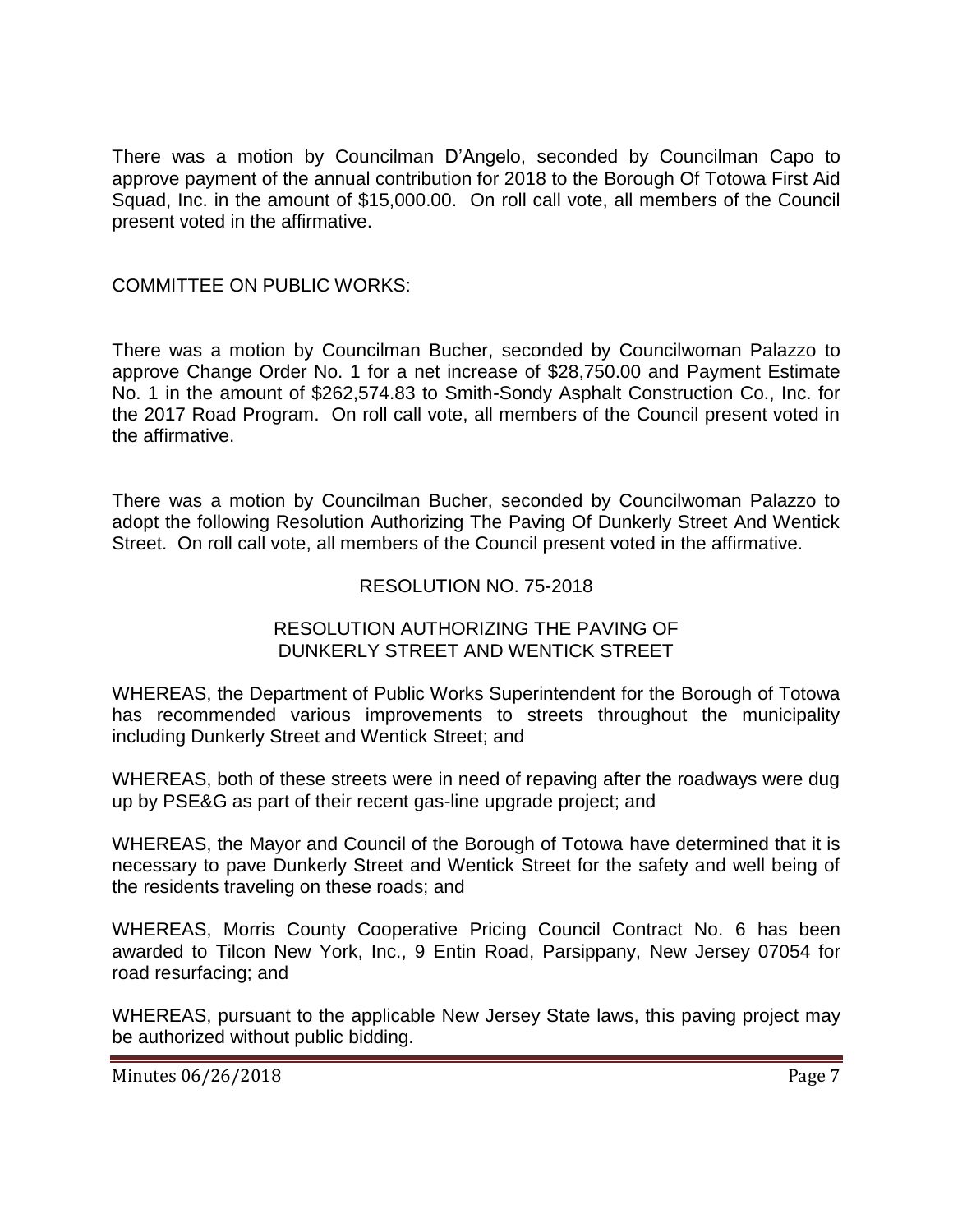NOW, THEREFORE, BE IT RESOLVED, that the Mayor and Council of the Borough of Totowa do hereby authorize Tilcon New York, Inc. to pave Dunkerly Street and Wentick Street for the sum of \$37,046.05.

BE IT FURTHER RESOLVED, that the Mayor and Municipal Council of the Borough of Totowa do hereby authorize the Municipal Clerk and DPW Superintendent to execute any and all instruments relating thereto.

There was a motion by Councilman Bucher, seconded by Councilwoman Palazzo to adopt the following Resolution Authorizing The Purchase And Delivery Of Water Meters For Various Public Buildings And Properties. On roll call vote, all members of the Council present voted in the affirmative.

# RESOLUTION NO. 76-2018

## RESOLUTION AUTHORIZING THE PURCHASE AND DELIVERY OF WATER METERS FOR VARIOUS PUBLIC BUILDINGS AND PROPERTIES

WHEREAS, the Borough of Totowa Department of Public Works ("DPW") Superintendent has recommended that new water meters be purchased and installed at various public buildings and properties throughout the municipality; and

WHEREAS, the Mayor and Council of the Borough of Totowa have determined that there is a need for this equipment which will provide for more accurate readings of water usage; and

WHEREAS, the Mayor and Council of the Borough of Totowa desire to authorize the purchase of these new water meters; and

WHEREAS, Morris County Cooperative Pricing Council Contract No. 47 has been awarded to Rio Supply, Inc., 100 Allied Parkway, Sicklerville, New Jersey 08081 for the purchase and delivery of water meters; and

WHEREAS, pursuant to the applicable New Jersey State laws, the purchase of the new water meters may be authorized without public bidding.

NOW, THEREFORE, BE IT RESOLVED, that the Mayor and Council of the Borough of Totowa do hereby authorize the purchase and delivery of new water meters from Rio Supply, Inc. in the amount of \$10,910.00.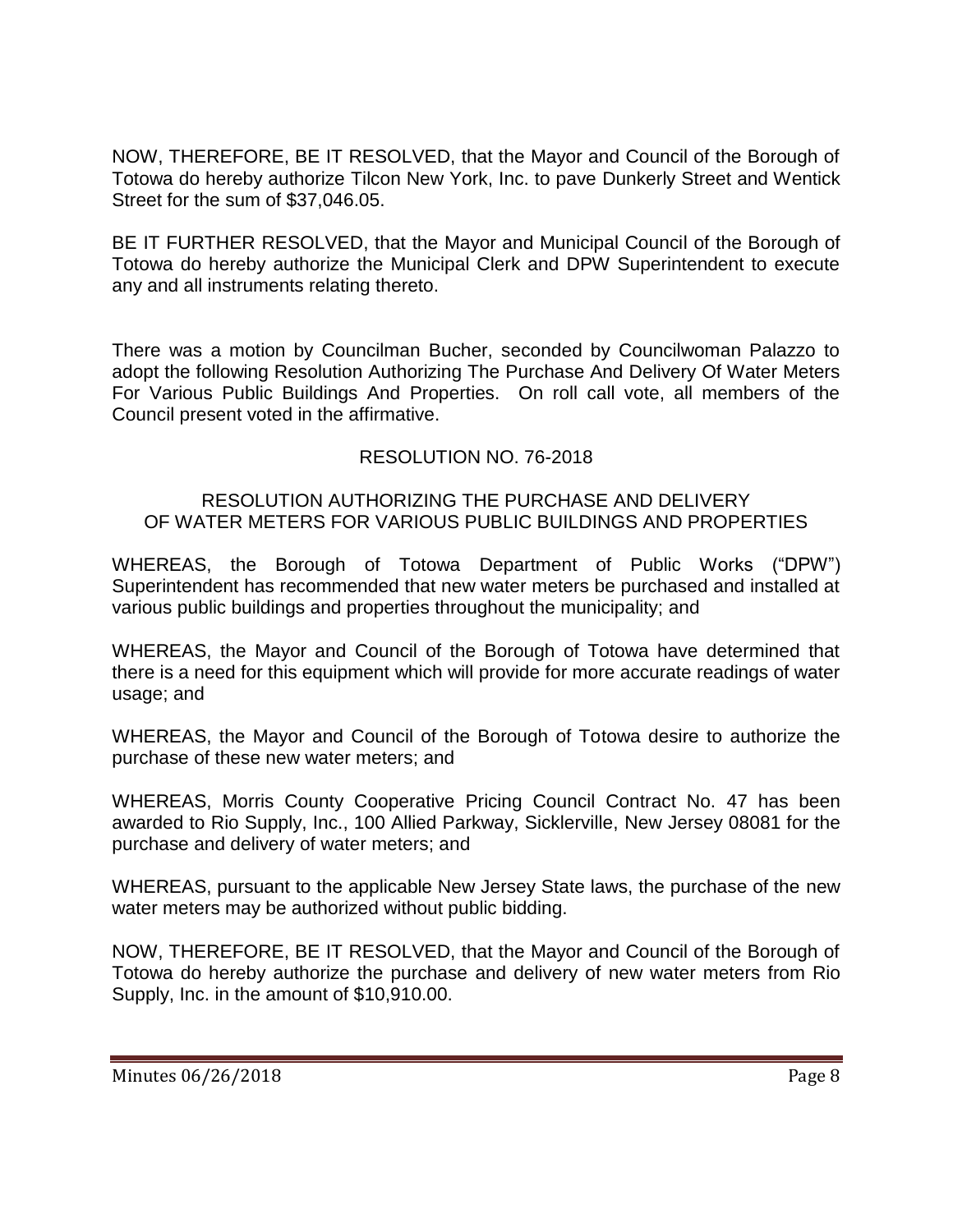BE IT FURTHER RESOLVED, that the Mayor and Municipal Council of the Borough of Totowa do hereby authorize the Municipal Clerk and DPW Superintendent to execute any and all instruments relating thereto.

There was a motion by Councilman Bucher, seconded by Councilwoman Palazzo to adopt the following Resolution Waiving Interest Charges On  $4<sup>th</sup>$  Quarter 2017 Water Bill For The Holiday Inn. On roll call vote, all members of the Council present voted in the affirmative.

# RESOLUTION NO. 77-2018

RESOLUTION APPROVING PAYMENT PLAN AND WAIVING INTEREST CHARGES ON THE THREE FOURTH QUARTER 2017 WATER BILLS FOR THE HOLIDAY INN

WHEREAS, the Borough of Totowa Water Department bills its customers based on three cycles four times a year; and

WHEREAS, the fourth quarter billing period for Cycle 3 for 2017 is December 1, 2017 to February 28, 2018; and

WHEREAS, Holiday Inn, Block 177, Lot 2.01 is located in Cycle 3; and

WHEREAS, Holiday Inn has several water accounts; Account ID #3406-1 and Account ID #3406-3 is a compound meter which is billed separately; and Account ID #3406-2 is the restaurant (Cubanelle); and

WHEREAS, an incident occurred in January, 2018 at the Holiday Inn, where a two inch main line pipe froze and cracked causing the Holiday Inn to have above average consumption; and

WHEREAS, Account ID #3406-1 was billed \$12,540.50; Account ID #3406-3 was billed \$9,562.00; and Account ID #3406-2 was billed \$14,174.42 for a total amount of \$36,276.92; and

WHEREAS, the General Manager at the Holiday Inn has requested that the Borough of Totowa allow for a 12-month payment plan on all fourth quarter 2017 billing and to waive the interest charges during the 12-month period; and

WHEREAS, the Water Registrar has determined that the Holiday Inn shall pay monthly payment amounts of \$3,023.08 for the next 12-months beginning July 1, 2018 and ending on June 1, 2019.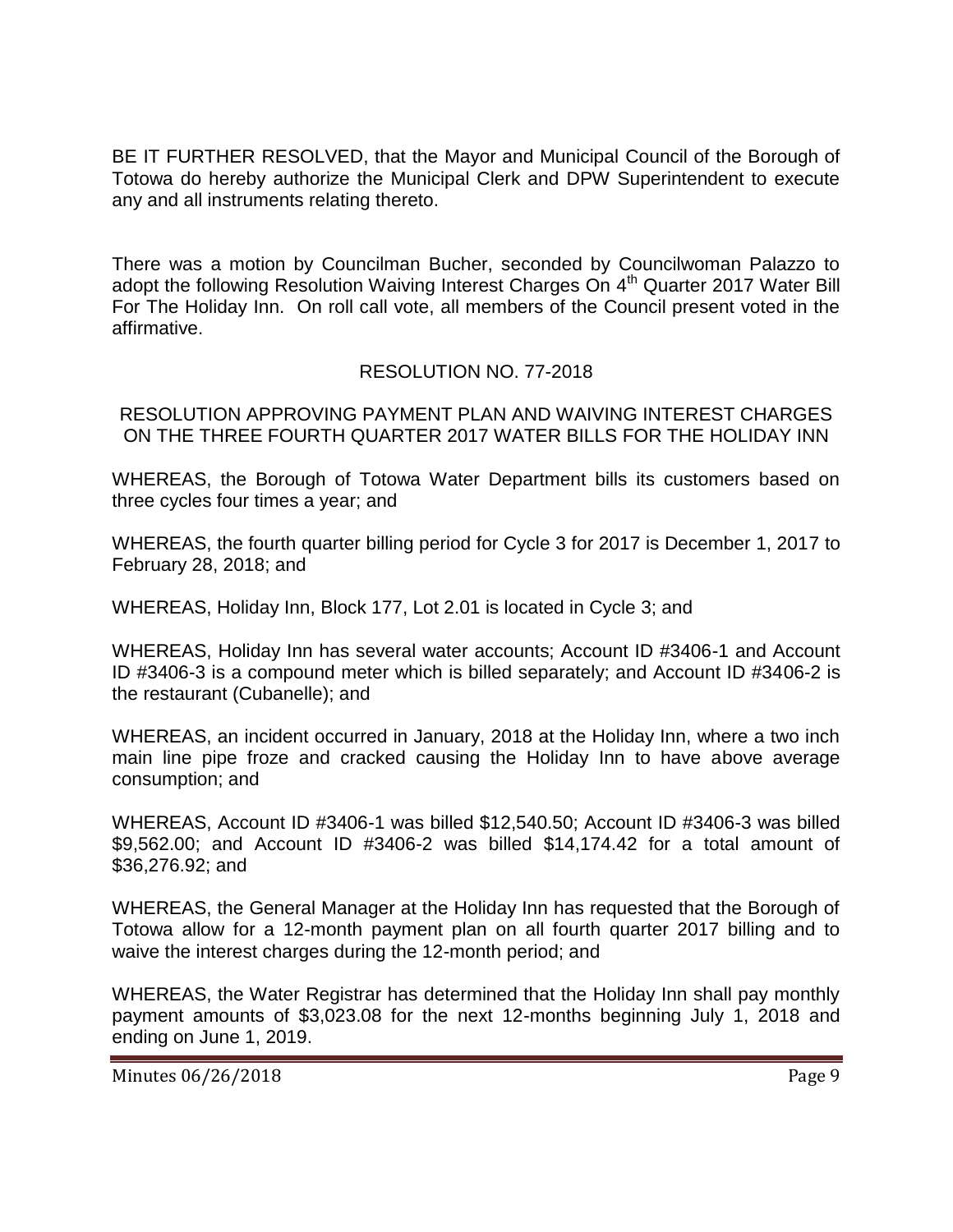NOW, THEREFORE, BE IT RESOLVED, that the Mayor and Council of the Borough of Totowa do hereby approve the 12-month payment plan and the waiving of interest charges during this time for the fourth quarter 2017 billing for the Holiday Inn.

BE IT FURTHER RESOLVED, by the Mayor and Council of the Borough of Totowa that if the monthly payments are not made in a timely manner and/or the entire balance is not paid in full by June 1, 2019, then the interest will be charged back to the original due date on any unpaid balance.

BE IT FURTHER RESOLVED, by the Mayor and Council of the Borough of Totowa that the Borough Clerk shall send a copy of the resolution to the Water Registrar.

# COMMITTEE ON ENGINEERING & PUBLIC PROPERTY:

A letter was received from the St. James Seniors requesting permission to use the Municipal Parking Lot on July 31, 2018 for a bus trip. There was a motion by Councilman Capo, seconded by Councilwoman Andriani to grant permission. On roll call vote, all members of the Council present voted in the affirmative.

# COMMITTEE ON LIAISON & INSPECTION:

There was a motion by Councilwoman Andriani, seconded by Councilman Bucher to approve Payment Estimate No. 3 in the amount of \$165,904.20 to All State Technology, Inc. for the Municipal Pool Rehabilitation. On roll call vote, all members of the Council present voted in the affirmative.

There was a motion by Councilwoman Andriani, seconded by Councilman Bucher to adopt the following Resolution Approving The Menu And Price List For 2018 For The Totowa Swimming Pool. On roll call vote, all members of the Council present voted in the affirmative.

# RESOLUTION NO. 78-2018

# RESOLUTION APPROVING THE MENU AND PRICE LIST FOR 2018 FOR THE TOTOWA SWIMMING POOL

Minutes 06/26/2018 **Page 10**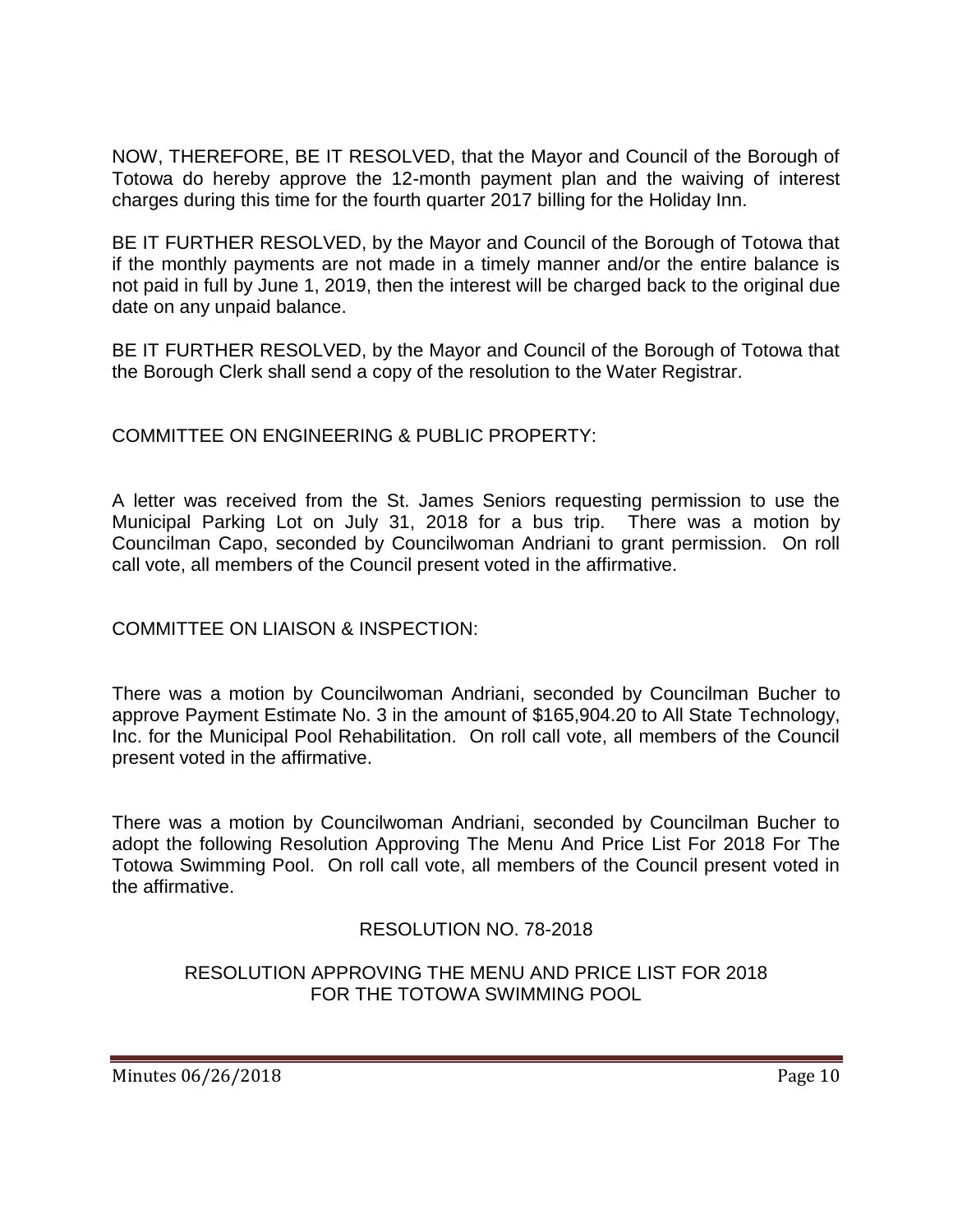WHEREAS, the Borough of Totowa Board of Recreation has requested permission to sell drinks and snacks from the Totowa Swimming Pool Concession stand for the 2018 Pool season; and

WHEREAS, the Mayor and Council of the Borough of Totowa after conferring with the Board of Recreation and for good cause shown has approved the following 2018 menu and Price List for the Totowa Swimming Pool: and

#### 2018 Menu and Price List

| Chips         | \$.50  |
|---------------|--------|
| <b>Drinks</b> | \$1.00 |
| Ice Cream     | \$2.50 |

NOW, THEREFORE, BE IT RESOLVED, that the Mayor and Council of the Borough of Totowa has adopted the aforementioned Menu and Price List for the Totowa Swimming Pool.

There was a motion by Councilwoman Andriani, seconded by Councilman Bucher to adopt the following Resolution Authorizing The Addendum To Developer's Agreement Dated May 4, 2018 By And Between The Borough Of Totowa, Hereinafter Referred To As The "Borough" And Sunset Ridge Development, Hereinafter Referred To As The "Developer". On roll call vote, all members of the Council present voted in the affirmative.

#### RESOLUTION NO. 79-2018

RESOLUTION AUTHORIZING THE ADDENDUM TO DEVELOPER'S AGREEMENT DATED MAY 4, 2018 BY AND BETWEEN THE BOROUGH OF TOTOWA, HEREINAFTER REFERRED TO AS THE "BOROUGH' AND SUNSET RIDGE DEVELOPMENT, LLC, HEREINAFTER REFERRED TO AS THE "DEVELOPER"

WHEREAS, Sunset Ridge Development, LLC, (hereinafter "Sunset Ridge") is the owner of real property commonly known and designated as Block 2, Lots 1, 2, 3 & 4 and Block 3, Lots 1, 1.01, 3, 6, 7 & 8 on the official Tax and Assessment Map of the Borough of Totowa and is located at 617 Preakness Avenue in the I-3 Restricted Industry District; and

WHEREAS, Sunset Ridge filed an application for to development with the Borough of Totowa Zoning Board of Adjustment for preliminary and final site plan approval for the 617 Preakness Avenue property; and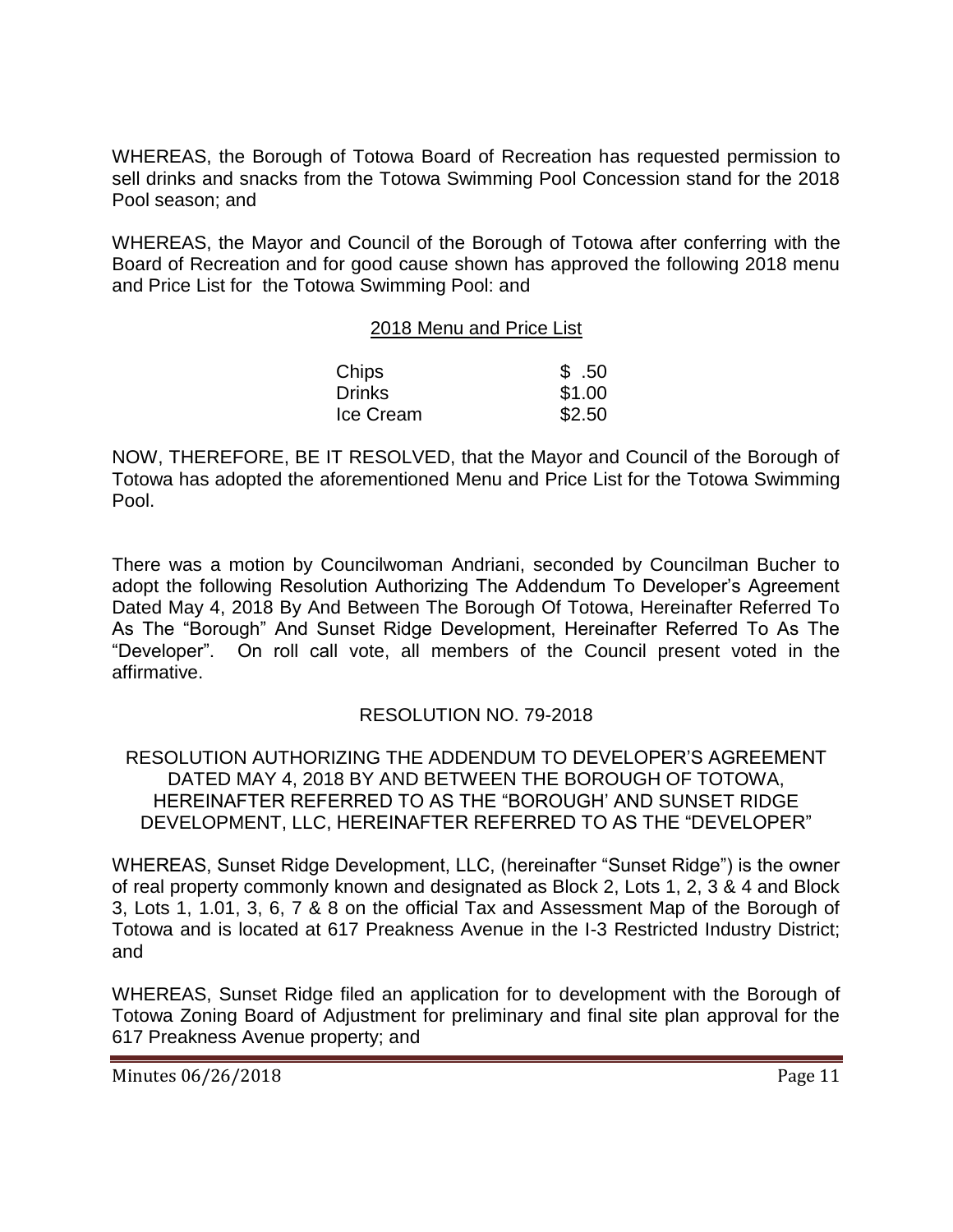WHEREAS, the Borough of Totowa Zoning Board of Adjustment at its public meetings held on June 8, 2016 and July 13, 2016 granted the preliminary and final site plan approval for the application filed by Sunset Ridge for the 617 Preakness Avenue property, subject to certain conditions and restrictions; and

WHEREAS, one of the conditions of the approval granted by the Borough of Totowa Zoning Board of Adjustment was the requirement that Sunset Ridge enter into a Developer's Agreement with the Borough of Totowa; and

WHEREAS, by Resolution No. 128-2017 dated December 12, 2017, the Mayor and Council of the Borough of Totowa authorized the Municipal Attorney of the Borough of Totowa to prepare the Developer's Agreement with Sunset Ridge Development, LLC; and

WHEREAS, by Resolution No. 49-2018 dated March 27, 2018, the Mayor and Council of the Borough of Totowa do hereby authorize the Borough of Totowa to enter into a Developer's Agreement with Sunset Ridge Development, LLC; and

WHEREAS, an additional condition of the approval granted by the Borough of Totowa Zoning Board of Adjustment was the requirement that Sunset Ridge was to obtain an "Interlocal Service Agreement" between the Borough of Totowa and Township of Wayne for sanitary sewer and water; and

WHEREAS, on January 18, 2018, the Borough of Totowa and Township of Wayne entered into said Interlocal Service agreement; and

WHEREAS, it was necessary to issue an Addendum to the Developer's Agreement to incorporate the terms of the Interlocal Service Agreement; and

WHEREAS, pursuant to the Addendum, Sunset Ridge has also agreed to include specific language in all Deeds transferring property referencing the terms of the Interlocal Service Agreement.

NOW, THEREFORE, BE IT RESOLVED, that the Mayor and Council of the Borough of Totowa do hereby authorize the Addendum to the Developer's Agreement between the Borough of Totowa to enter into a with Sunset Ridge Development, LLC.

BE IT FURTHER RESOLVED, that the Municipal Council of the Borough of Totowa does hereby authorize the Mayor and Municipal Clerk to execute any and all necessary instruments relating thereto.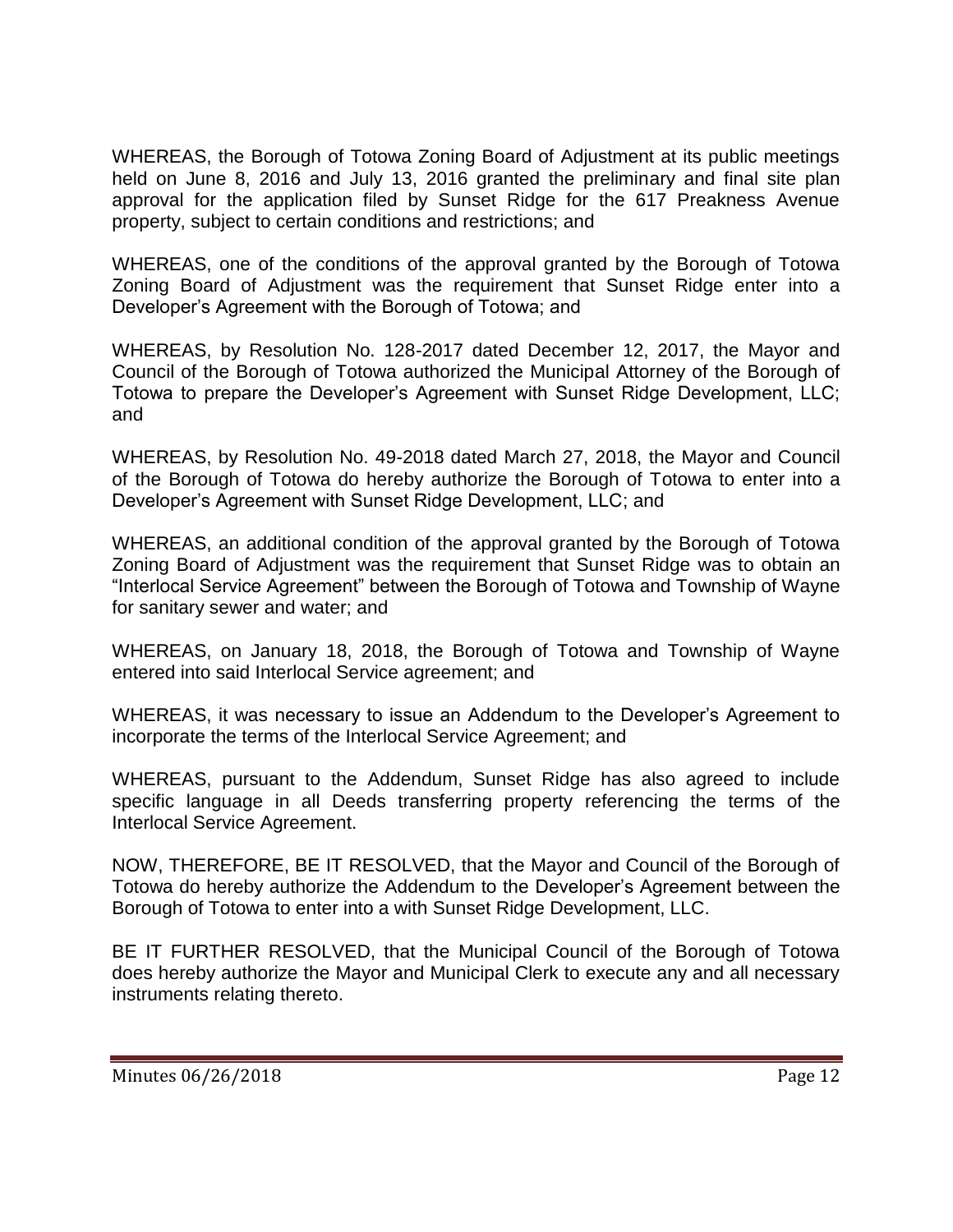# COMMITTEE ON LEGISLATION & ORDINANCES:

There was a motion by Councilwoman Palazzo, seconded by Councilman Picarelli to adopt the following Resolution Authorizing The Renewal Of Division Of Alcoholic Beverage Control Liquor Licenses For The 2018 – 2019 License Term. On roll call vote, all members of the Council present voted in the affirmative.

#### RESOLUTION NO. 80-2018

#### RESOLUTION AUTHORIZING THE RENEWAL OF DIVISION OF ALCOHOLIC BEVERAGE CONTROL LIQUOR LICENSES FOR THE 2018 – 2019 LICENSE TERM

WHEREAS, Division of Alcoholic Beverage Control (ABC) liquor licenses that have been issued by the Borough of Totowa during the 2017 – 2018 license term will expire on June  $30<sup>th</sup>$ ; and

WHEREAS, State and Municipal regulations require that ABC liquor licenses be renewed prior to July 1, 2018; and

WHEREAS, the Division of Alcoholic Beverage Control (ABC) has introduced POSSE ABC, an electronic web based licensing system; and

WHEREAS, licensees have filed their renewal applications online through POSSE ABC, have received their Alcoholic Beverage Retail Licensee Clearance Certificate and have paid their State and Municipal fees.

NOW, THEREFORE, BE IT RESOLVED, by the Mayor and Council of the Borough of Totowa that the Municipal Clerk be authorized to issue an ABC License to the following licensed premises for the 2018 – 2019 license term.

| 1612-33-001-010 | Apple Food Service of Totowa, Inc. |
|-----------------|------------------------------------|
| 1612-33-003-004 | Anthony Murphy, Inc.               |
| 1612-33-004-007 | Murphy's Steakhouse, LLC           |
| 1612-33-005-003 | The Bethwood Corporation           |
| 1612-44-006-005 | DTJ, Ltd.                          |
| 1612-33-007-005 | Crestview Motel, Inc.              |
| 1612-33-008-009 | <b>Balcony Holdings, LLC</b>       |
| 1612-44-009-007 | <b>Daystar Trading Company</b>     |
| 1612-33-010-009 | New Sushi, LLC                     |

Minutes 06/26/2018 **Page 13**